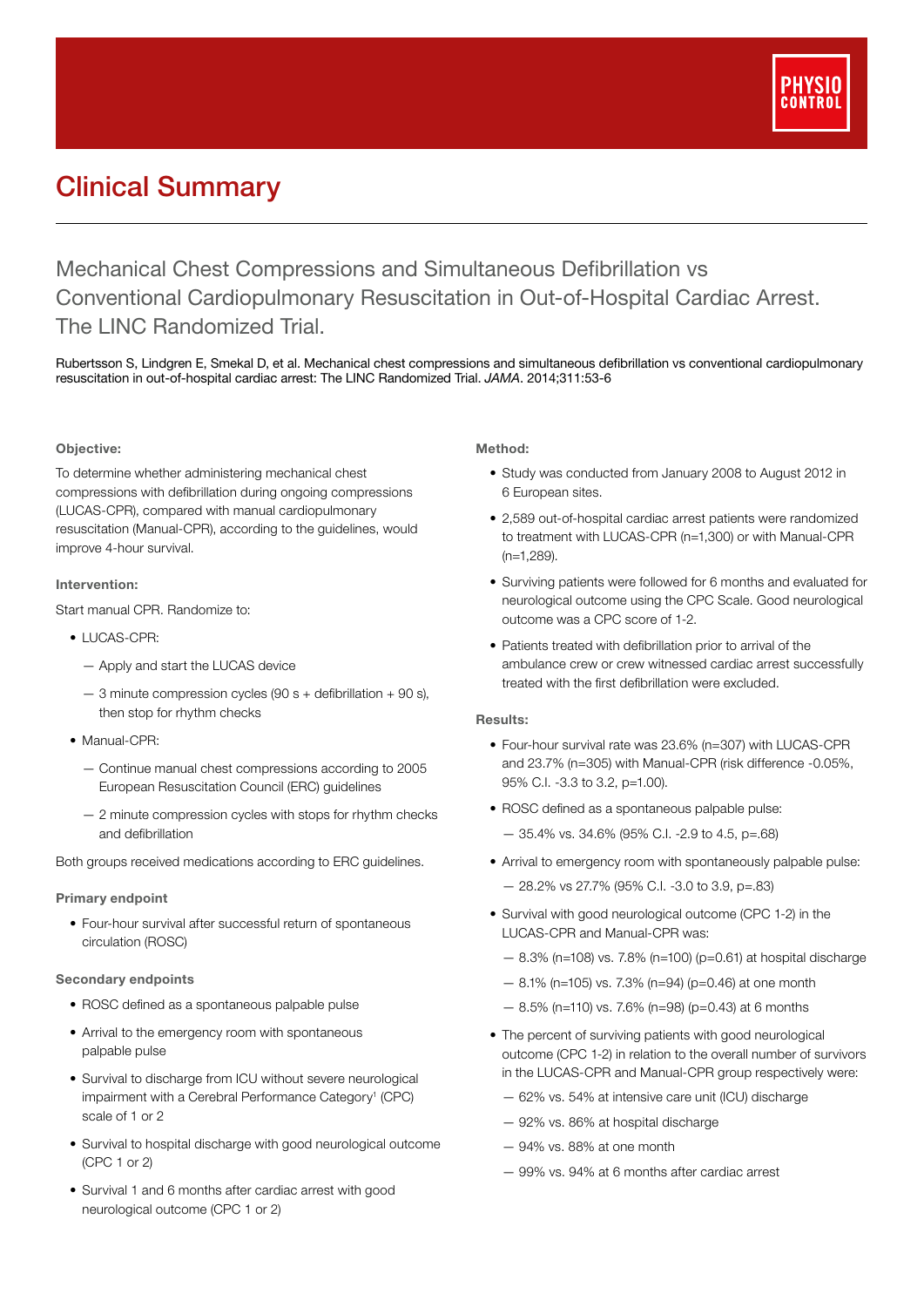# Neurological Outcomes



| n (%) |                  |                  |                       |                  |
|-------|------------------|------------------|-----------------------|------------------|
| p     | CPC <sub>4</sub> | CPC <sub>3</sub> | CPC <sub>2</sub><br>W | CPC <sub>1</sub> |
| 0.04  | 26 (2.0%)        | 34 (2.6%)        | 44 (3.4%)             | 54 (4.2%)        |
|       | 29 (2.2%)        | 40 (3.1%)        | 48 (3.7%)             | 34 (2.6%)        |
|       |                  |                  |                       |                  |
| 0.08  | $0(0\%)$         | 9(0.7%)          | 19 (1.5%)             | 89 (6.8%)        |
|       | $1(0.1\%)$       | 15 (1.2%)        | 33 (2.6%)             | 67 (5.2%)        |
|       |                  |                  |                       |                  |
|       | $0(0\%)$         | 7(0.5%)          | 13 (1.0%)             | $92(7.1\%)$      |
| 0.17  | $1(0.1\%)$       | 13 (1.0%)        | 20 (1.6%)             | 74 (5.7%)        |
|       |                  |                  |                       |                  |
| 0.29  | $0(0\%)$         | $1(0.1\%)$       | 7(0.5%)               | 103 (7.9%)       |
|       | $0(0\%)$         | 6(0.5%)          | 10 (0.8%)             | 88 (6.8%)        |

#### Conclusions:

There was no significant difference in 4-hour survival between patients treated with the LUCAS-CPR algorithm or those treated with Manual-CPR. The vast majority of survivors in both groups had good neurological outcome by 6 months.

#### LINC Discussion Points

- The large, randomized LINC trial provides the highest level of evidence that the LUCAS device can be routinely used to treat prehospital cardiac arrest patients with good survival rates and neurological outcomes. Ninety-nine percent (99%) of the survivors treated with LUCAS had a good neurological outcome at 6 months follow up. The number of patients with good neurological outcome (CPC scores 1 and 2) was consistently higher in the LUCAS-CPR group, however, not reaching statistical significance difference to Manual-CPR. This data supports implementation of the LUCAS® chest compression system.
- Throughout the LINC trial, activities were made to ensure the LUCAS device was compared to high quality Manual-CPR<sup>2</sup>:
	- Rescuers were trained twice as often as typically done; every 6 months, in both CPR methods and algorithms
	- Over 800 tests were made with rescuers at the sites to evaluate CPR performance and adherence to study algorithms in a manikin setting, with immediate feedback
- Many rescuers participating in the LINC trial stated they were motivated to provide high-quality manual CPR and "competed" with LUCAS to help save patients randomized to the Manual-CPR group. Being part of a study itself might have improved CPR skills and behavior.
- The LINC trial excluded the most viable prehospital cardiac arrest patients; the ones that had been defibrillated before the arrival of the ambulance (e.g. with an AED) as well as the ones who had a crew-witnessed cardiac arrest and were successfully defibrillated with the first shock. The overall survival rate is likely to be considerably higher when these patients are included.
- The investigator and steering committee designed an algorithm for the LUCAS-CPR group designed to minimize pre- and post-shock pauses. Thus the defibrillation was provided during ongoing CPR in the midst of each 3 minute cycle of chest compressions, e.g. each defibrillation was preceded and followed by 90 seconds of chest compressions without any interruption.
- The LINC trial also provides valuable data on the usability and reliability of the LUCAS device:
	- The LUCAS device showed a high reliability of 99.4% during the four years the study was conducted
	- 95% of patients fit the device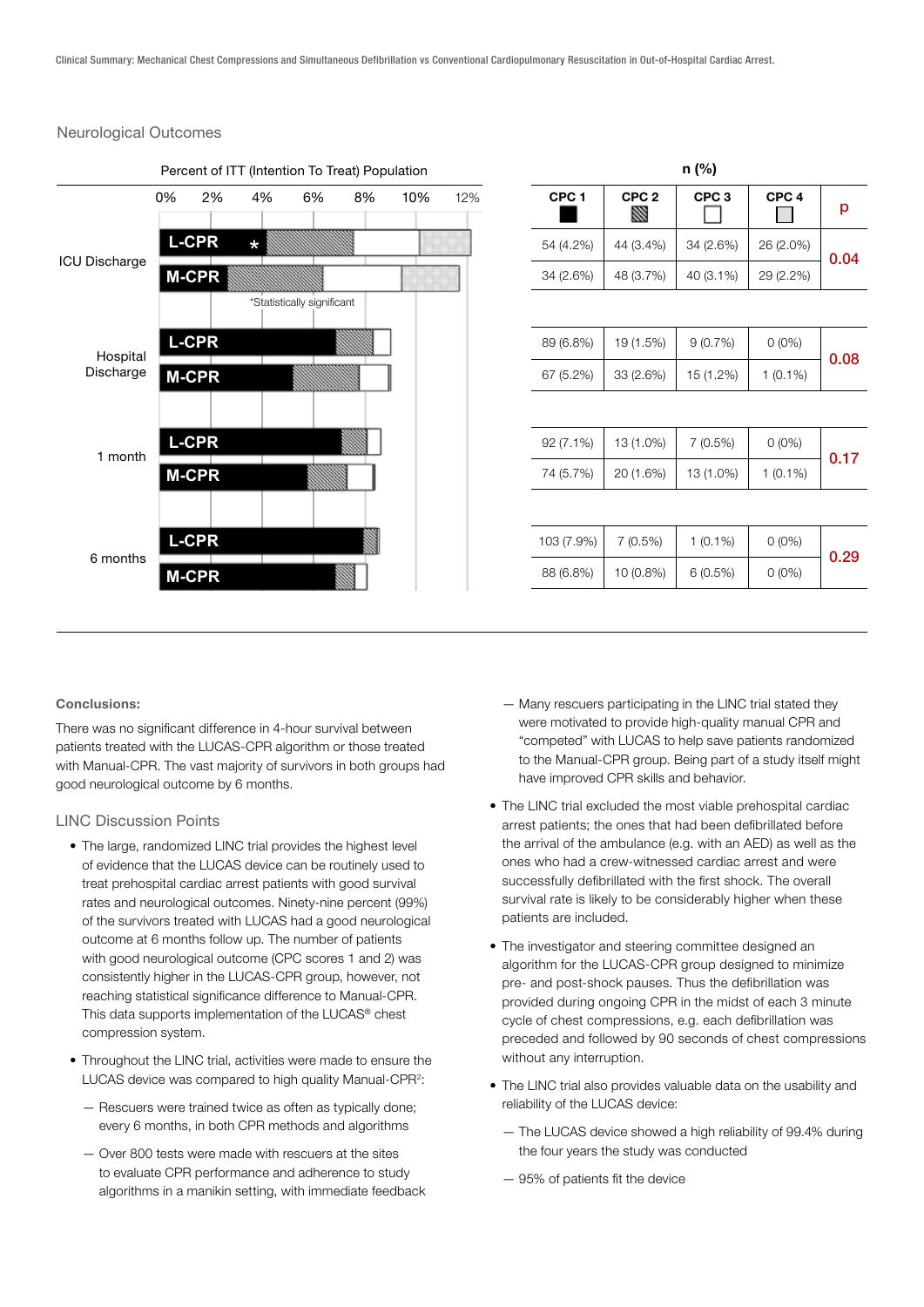# Putting the LINC Trial into Perspective

- Using randomization envelopes at the patient's side, as in the LINC trial, effectively reduces patient selection bias and other confounding factors. This gives the LINC trial a higher scientific value than cluster, retrospective or historically controlled studies.
	- Cluster-randomized studies run a higher risk of patient selection biases and geographical or temporal inconsistencies.
	- Retrospective analyses of contemporary use of manual and mechanical CPR run a risk of skewed survival results as it is typically more of the difficult/prolonged resuscitations that receive mechanical CPR.
	- Historically controlled studies may more truly reflect the actual effect of implementing mechanical CPR and its synergistic effects on the chain of survival, but may also include effects caused by other factors.
- The largest site participating in the LINC trial purchased their LUCAS study devices before the LINC trial results were available. They appreciated not only the effectiveness of the device, but also the many operational efficiencies and safety aspects provided to the team.
- With a mechanical compression device, there is an increased emphasis on clinical judgment, rather than rescuer fatigue and practical considerations, when deciding whether to continue or stop resuscitation efforts. Recently, positive outcomes after prolonged CPR have received attention.3,4
- The LINC trial is part of over 100 LUCAS publications<sup>3</sup> showing the LUCAS device can safely and effectively be implemented as a tool to:
	- secure consistent, continuous and high quality of chest compressions to sustain vital circulation to the heart and brain
	- facilitate safe and effective CPR during patient movement and transportation
	- facilitate prolonged CPR bridging to other lifesaving therapies or ROSC
	- facilitate emergency PCI during ongoing CPR in the cath lab to treat the cause of cardiac arrest (Class IIa AHA)
- The results from the LINC trial apply only to the LUCAS device and no other mechanical chest compression device.